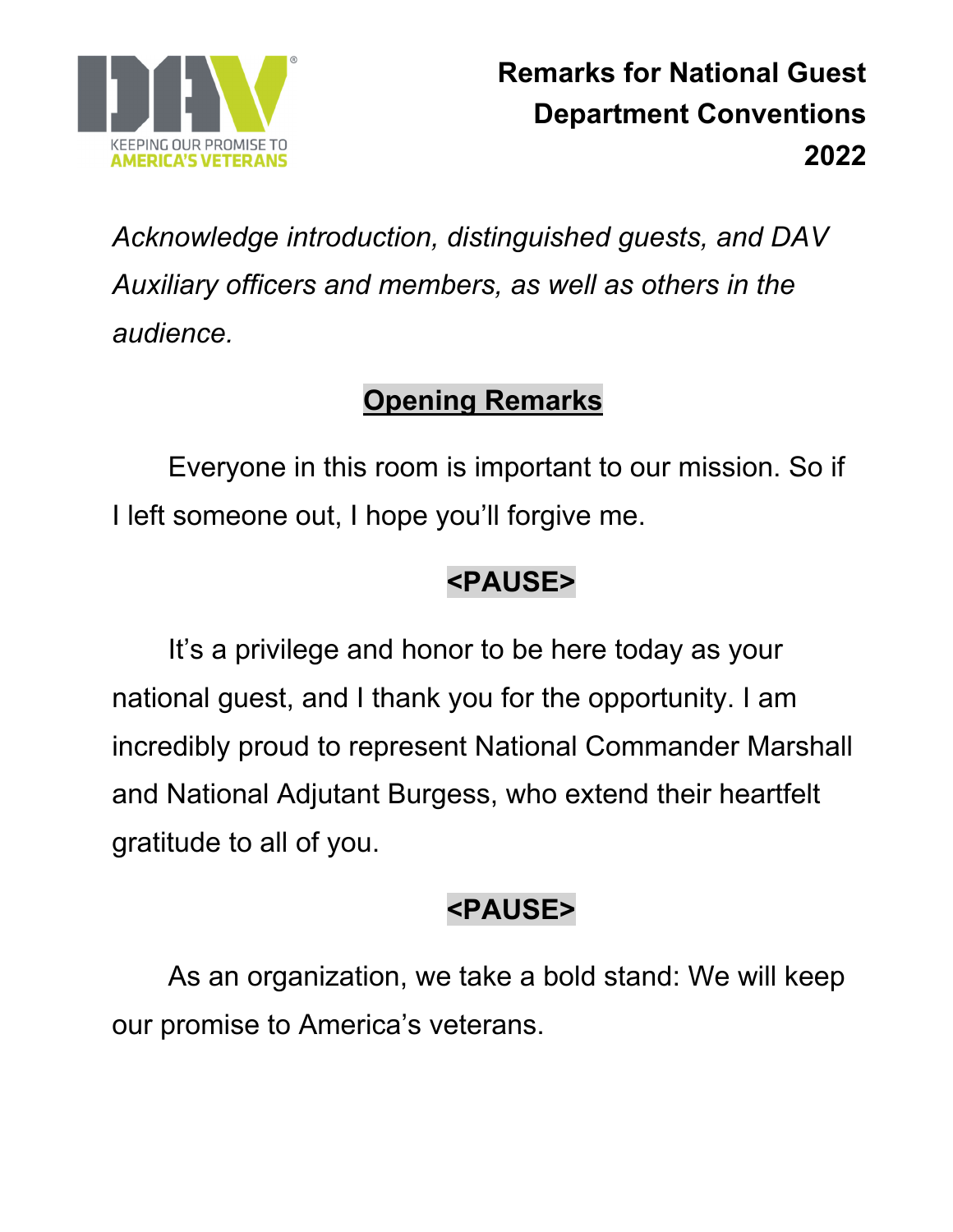That statement reinforces our mission statement that we are dedicated to a single purpose: **empowering veterans to lead high-quality lives with respect and dignity.**

We promise empowerment. We promise to be a voice on Capitol Hill. We promise to educate the public about veterans' sacrifices and needs.

It's not a promise with an **asterisk**. It doesn't come with a **caveat**. We don't say we're only going to do these things when it's *convenient*. Or when it's *comfortable*. Or when it's *popular*.

No.

"Keeping our Promise to America's Veterans" speaks to our history as much as it foretells our future.

Ours is a promise that's enduring. It's backed by action and achievement.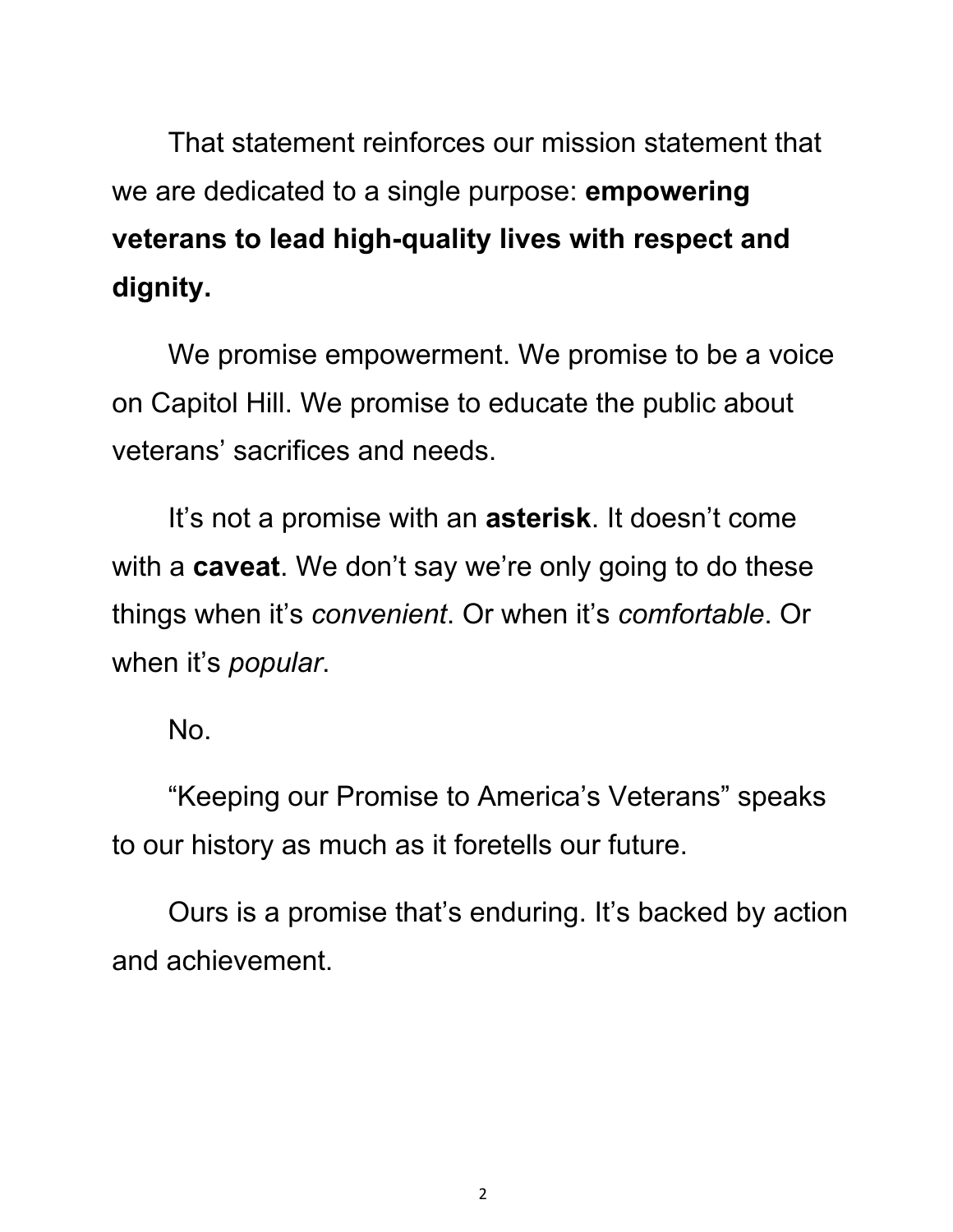Our promise is a proclamation that we can look to when global events out of our control have made the easy hard and the hard nearly impossible.

For us, the promise is a **guide star** to follow, pointing us in the direction we should go: toward innovative solutions, new opportunities, and continued outreach to veterans and their families.

What are we if we go back on our promise? What does it say about us if we let adversity and challenge derail our efforts? Failure is not an option.

DAV is now two years into its second century of service to veterans. The pandemic isn't the first challenge we've faced, and it's not going to be the last.

And as weary as we may be about hearing the terms "COVID" and "pandemic," I'm here to tell you we're better and stronger as an organization because of the experience.

#### **Allow me to share some of the highlights:**

 Just this year, we acquired Patriot Boot Camp—a nonprofit organization that helps people in both the

3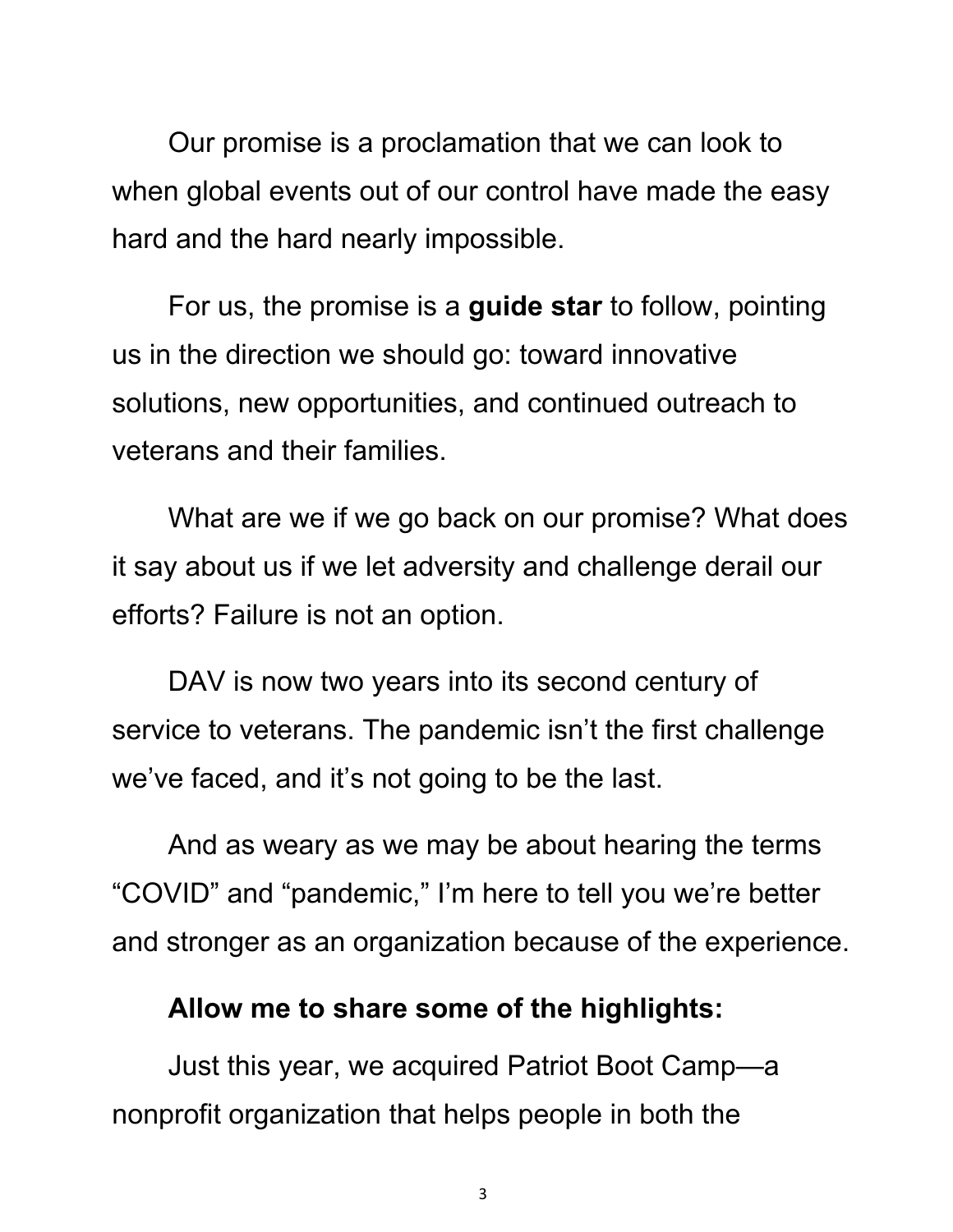veteran and military communities with training and resources to empower them to become business founders and employers. Now known as DAV Patriot Boot Camp, the program is yet another way DAV will evolve and serve as an indispensable resource for the veteran and military connected community. And that includes the spouses who share in the sacrifices of those who've served. It's the firstever acquisition by DAV in our 100-plus-year history. No money was exchanged, but this acquisition allows both DAV and Patriot Boot Camp to expand and grow in scope and efficiency. Military members, veterans and their spouses benefit.

 Students who have volunteered with DAV now have more opportunities, too. We expanded our scholarship program, now offering 10 scholarship awards totaling "one hundred ten thousand dollars" each year. The top scholarship we give is now 30 thousand dollars. "DAV Scholarships dot org" has all the details. Students with at least 100 lifetime volunteer hours with DAV can apply. Please pass the word! We've got money we'd like to give away!

4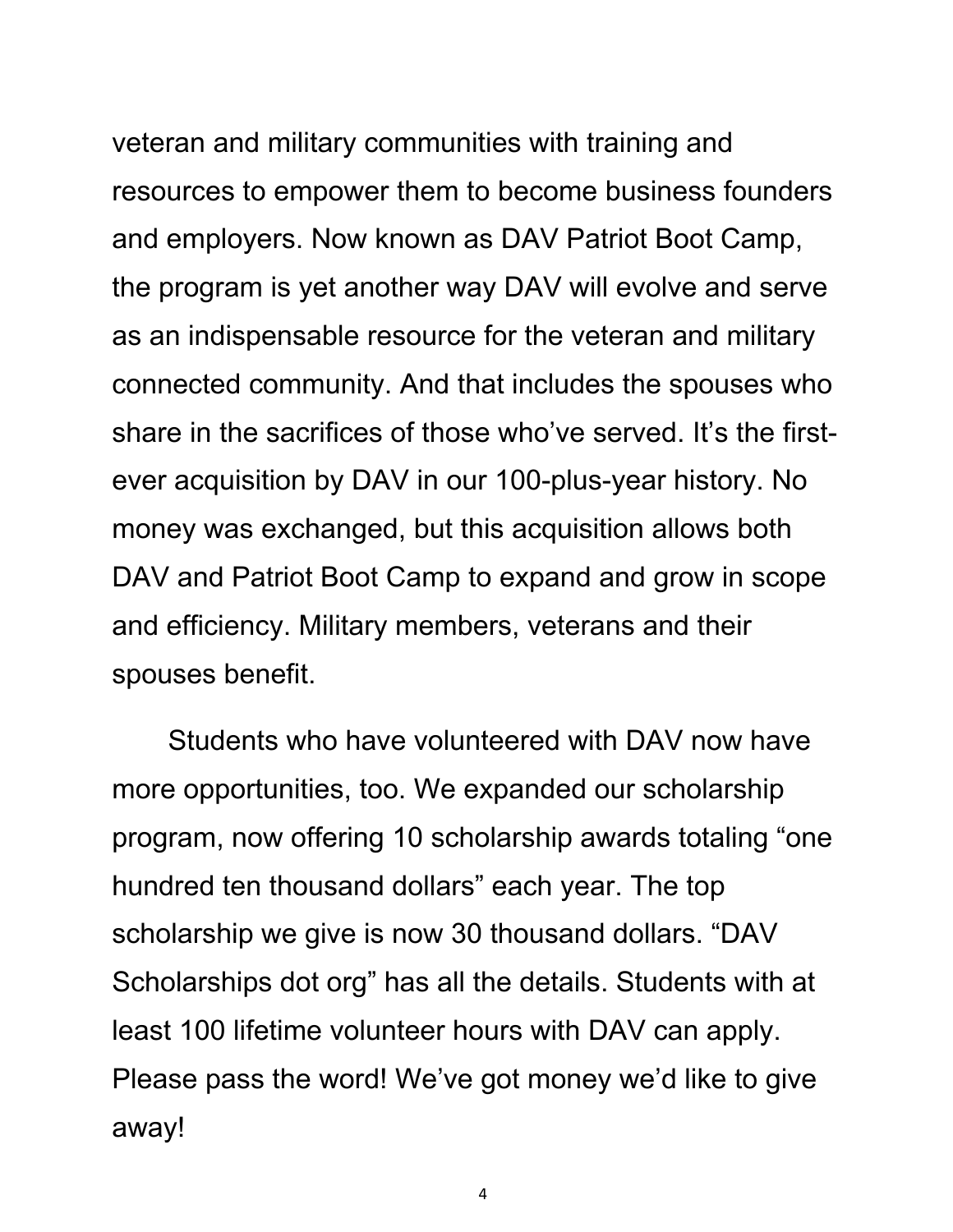And to ALL our volunteers, on behalf of Commander Marshall and Adjutant Burgess, I want to take a minute to give you my deepest gratitude for what you do. Whether you've driven veterans to appointments, spent time in VA hospitals or helped veterans right in your community, you've made a difference. YOU are the face—and heart of DAV to so many people in our communities. To emerge from this pandemic with the dedication and intensity you've shown is truly inspiring.

In 2021, volunteer drivers drove more than 7.9 million miles, taking nearly 164,000 veterans to their appointments.

 Also in 2021, DAV volunteers totaled nearly 1 million hours working in our communities and VA hospitals.

As incredible as these numbers are, especially considering the circumstances, there's more work to be done. We will continue to honor the promise we've made to veterans. So whether you have an hour or can volunteer full time, consider donating your most precious resource—your time. "Volunteer for Veterans dot org" has more details on how you can help.

5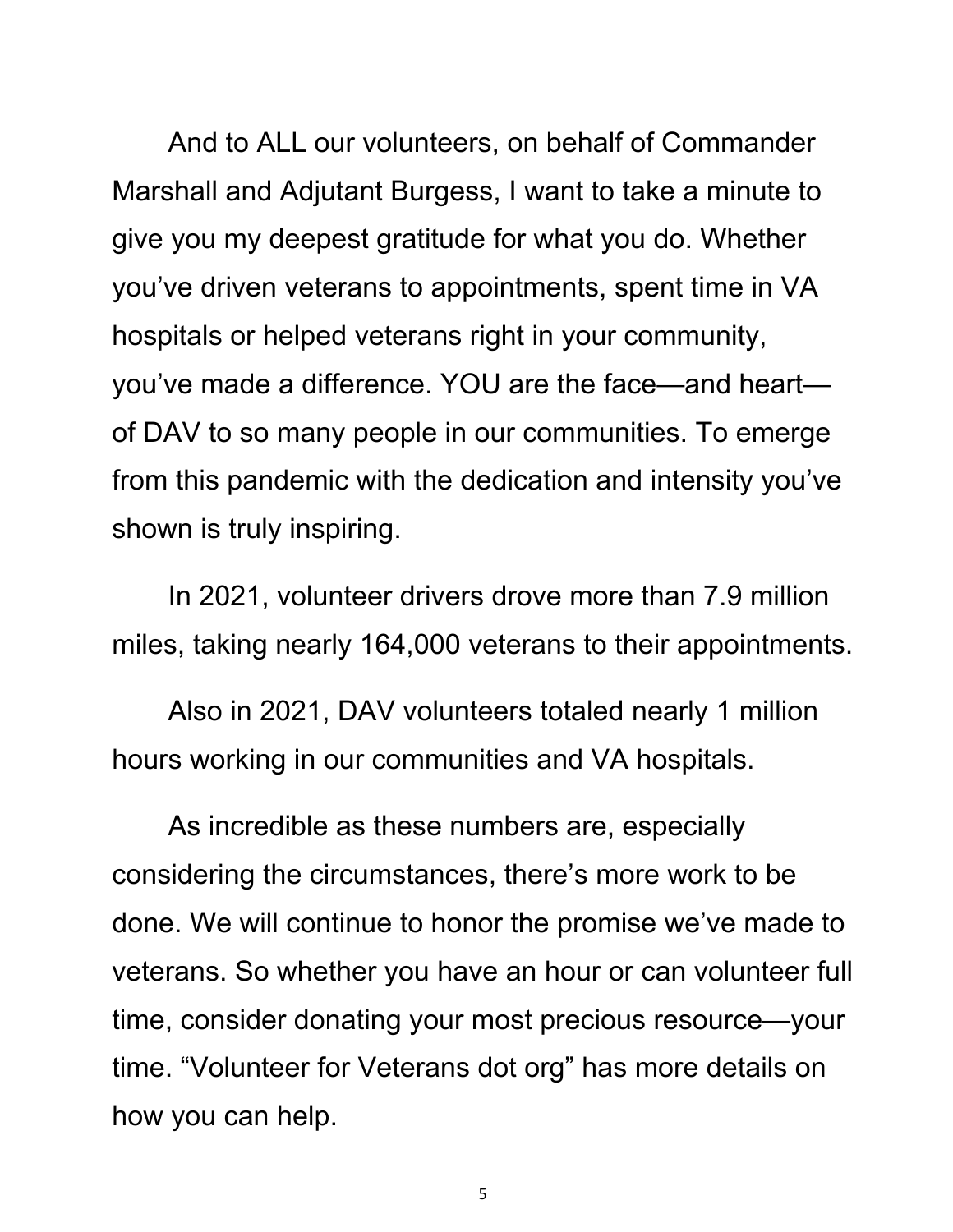Volunteering isn't the only way DAV has helped veterans in 2021. While the pandemic was top of mind for many, others veterans also experienced the tragedy of natural disaster. We answered their call for help. Through our Disaster Relief Program, we've distributed nearly 1.4 million dollars to more than 2,100 veterans affected by natural disasters, including hurricanes, tornados, floods and fire throughout 22 states.

 And finally, we have worked hard to help those who help our organization grow. This past year, we modernized and expanded our membership system by launching "my DAV dot org." This new system gives our members and member leaders more capabilities than the legacy system.

And we relaunched our Recruit A Warrior program. This personalized link streamlines and incentivizes recruiting new members. It quickly populates your information, making the process quicker. Also, you ensure you get recruitment credit *and* DAV points to use in our store.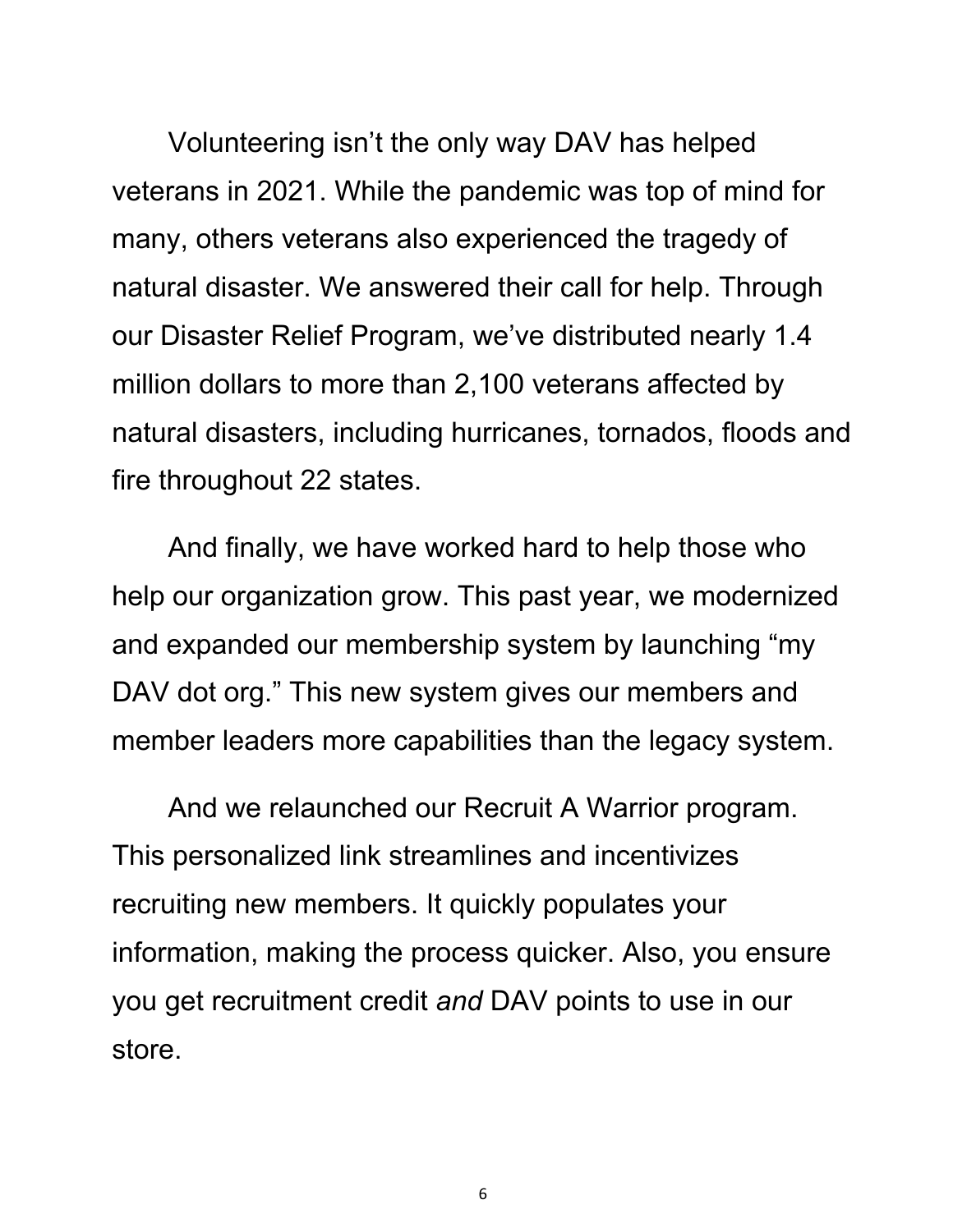As I said a few minutes ago, we are a stronger organization coming out of this pandemic. And the credit goes to you, our members, and the commitment you've made to helping veterans and their families.

As part of the Department of **[STATE]** you've been busy …

# **[Specific points related to the department the speaker wishes to address go here.]**

Your hard work and dedication to veterans in [STATE] is evident, and I thank you for your tremendous efforts.

## **Closing Remarks**

In closing, there are a couple of other groups I want to thank and highlight.

DAV has 239 professionally trained national service officers and 26 transition service officers. That's alongside 2,174 chapter and department service officers who are on the front lines serving veterans and their families every day.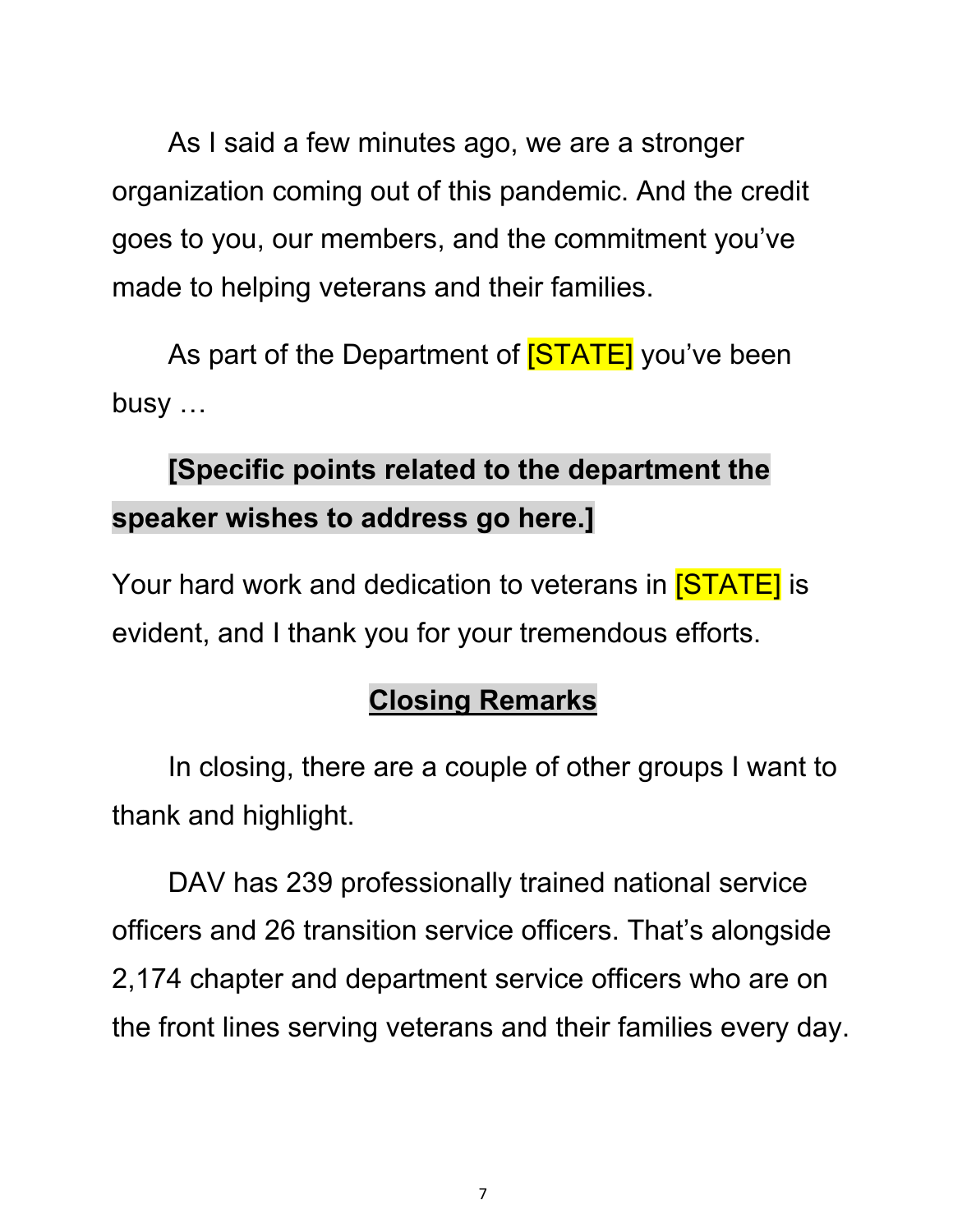These benefits experts are the ones who provide direct assistance to our injured and ill veterans.

 In 2021, DAV's service program took over 2.1 million actions to advocate for veterans and their families. And with DAV's assistance, service members, veterans and their families received more than 25 billion dollars in earned benefits.

To those we serve, our service officers are DAV. And in many cases, they are the ones who help change their lives for the better.

 I'd like all our national service officers, transition service officers, and department and chapter service officers to please stand to be recognized for your tremendous work.

### **<LEAD APPLAUSE >**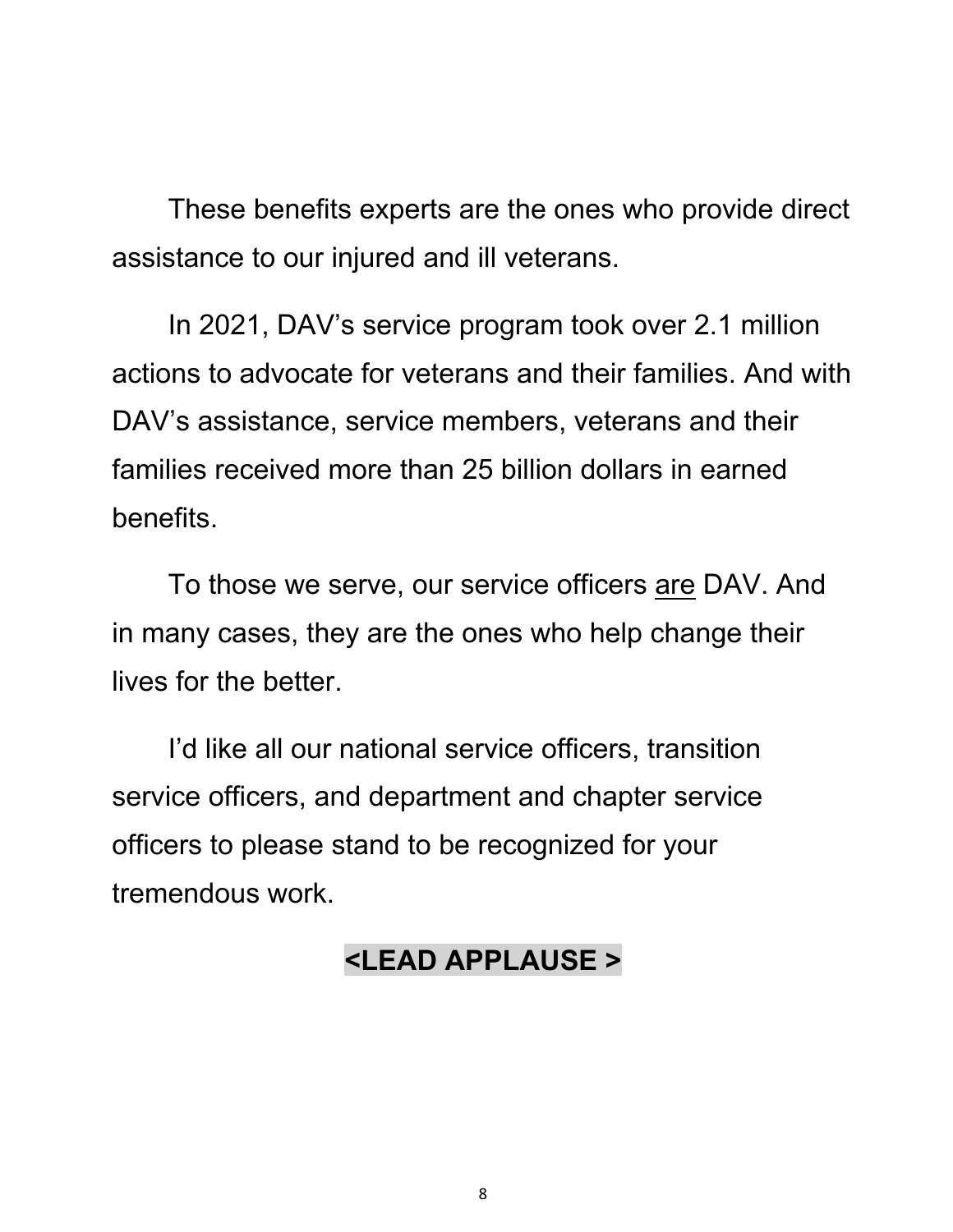You are the cornerstone of our mission of service. Many times, someone's first contact with DAV is when they meet one of you, and as many of you can personally attest, they come to us not knowing where else to turn. Thank you sincerely for what you do.

I also want to thank our counterparts in the Auxiliary, who serve alongside us and are a critical part of our mission. We have no better allies who understand service and sacrifice on a level that is unique and noteworthy.

Through their unmatched, dedicated service to local community veterans, National Commander Lynn Helms Prosser, National Adjutant Bunny Clos, and the rest of our friends and allies in the Auxiliary continued their national caregiver initiative to assist with funding caregiver and companion activities for DAV events. The Auxiliary truly is a blessing to DAV.